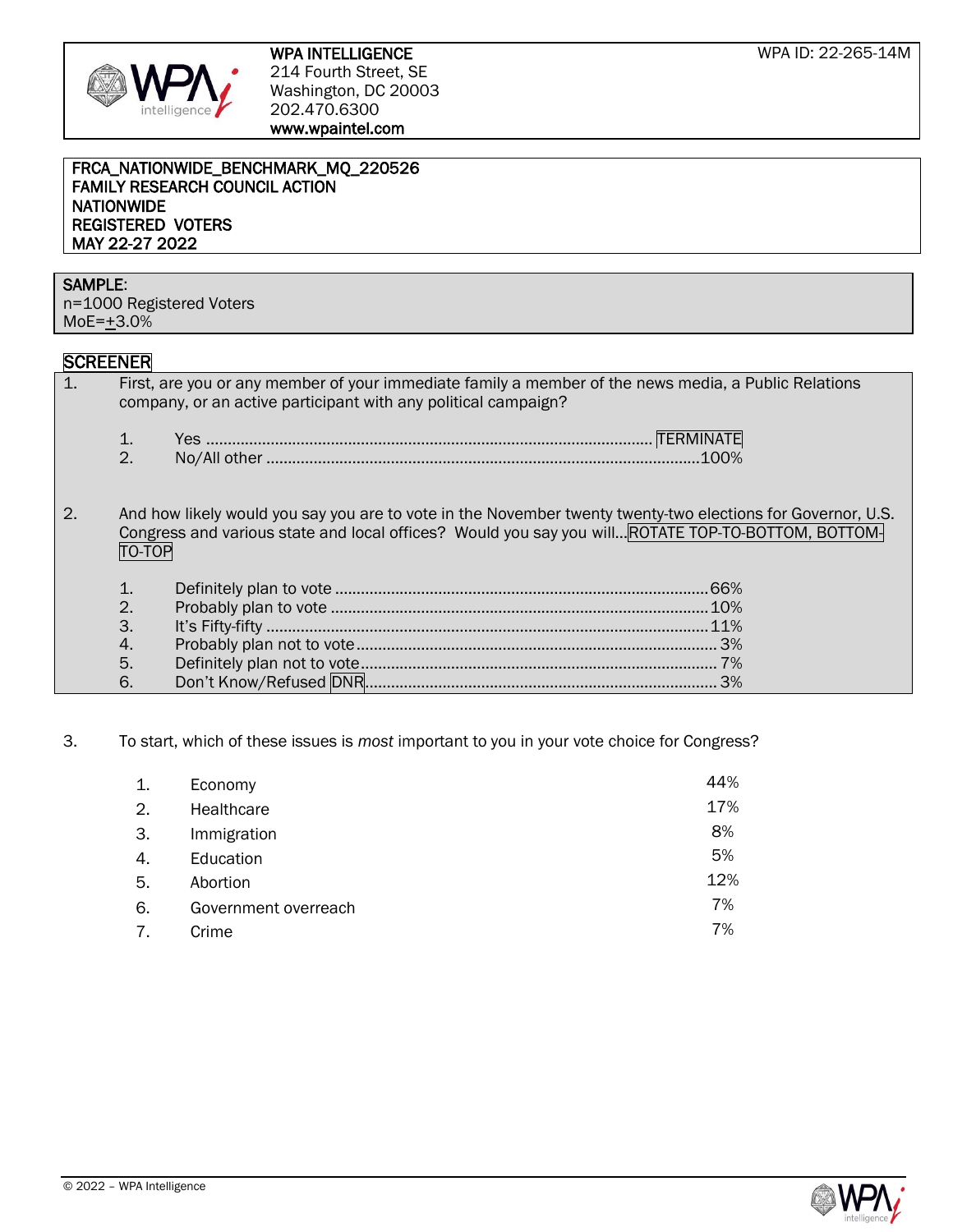

4. In your opinion, would you say you ROTATE agree or disagree END ROTATE that religious liberty-the freedom to hold religious beliefs of one's own choosing and to live in accordance with those beliefs in the public square—is under assault from the government, corporations, Hollywood, big tech, and/or academia??

# IF AGREE/DISAGREE:

And, would you say you STRONGLY (agree/disagree) on this issue, or just SOMEWHAT?

| <b>TOTAL AGREE</b>       | 44% |
|--------------------------|-----|
| <b>TOTAL DISAGREE</b>    | 27% |
|                          |     |
| <b>Strongly Agree</b>    | 26% |
| Somewhat Agree           | 18% |
| Unsure                   | 29% |
| Somewhat Disagree        | 11% |
| <b>Strongly Disagree</b> | 16% |
|                          |     |

5. Do you ROTATE support or oppose END ROTATE legislation that would prohibit the government from discriminating against individuals and organizations because they believe that marriage is a union between one man and one woman?

#### IF SUPPORT/OPPOSE:

And, would you say you STRONGLY (support/oppose) on this issue, or just SOMEWHAT?

|    | <b>TOTAL SUPPORT</b><br><b>TOTAL OPPOSE</b> | 54%<br>23% |
|----|---------------------------------------------|------------|
| 1. | <b>Strongly Support</b>                     | 37%        |
| 2. | Somewhat Support                            | 17%        |
| 3. | Unsure                                      | 23%        |
| 4. | Somewhat Oppose                             | 10%        |
| 5. | <b>Strongly Oppose</b>                      | 13%        |

6. Do you ROTATE agree or disagree END ROTATE that individuals and businesses should face government fines, be denied equal access to government services, or face other penalties for living out deeply held religious beliefs about marriage, family, and science?

#### IF AGREE/DISAGREE:

|    | <b>TOTAL AGREE</b><br><b>TOTAL DISAGREE</b> | 22%<br>48% |
|----|---------------------------------------------|------------|
| 1. | <b>Strongly Agree</b>                       | 11%        |
| 2. | Somewhat Agree                              | 11%        |
| 3. | Unsure                                      | 30%        |
| 4. | Somewhat Disagree                           | 16%        |
| 5. | <b>Strongly Disagree</b>                    | 32%        |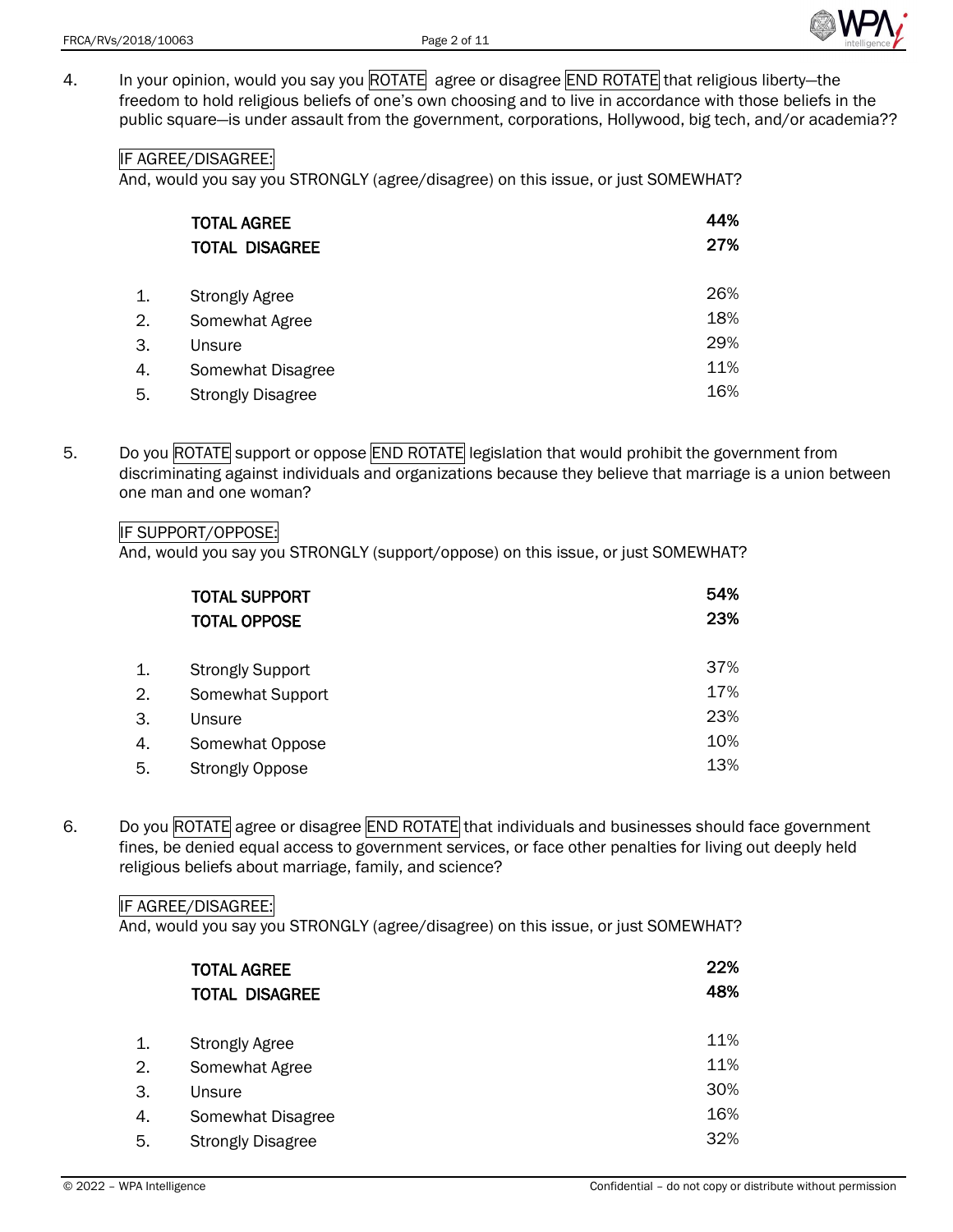

7. Do you ROTATE agree or disagree END ROTATE with the belief that the government should create special privileged classes based on an individual's self-identified sexual orientation and/or gender identity?

## IF AGREE/DISAGREE:

And, would you say you STRONGLY (agree/disagree) on this issue, or just SOMEWHAT?

|    | <b>TOTAL AGREE</b>       | 15% |
|----|--------------------------|-----|
|    | <b>TOTAL DISAGREE</b>    | 61% |
|    |                          | 6%  |
| 1. | <b>Strongly Agree</b>    |     |
| 2. | Somewhat Agree           | 8%  |
| З. | Unsure                   | 24% |
| 4. | Somewhat Disagree        | 15% |
| 5. | <b>Strongly Disagree</b> | 46% |

8. Do you ROTATE agree or disagree END ROTATE that the word "woman" should be defined exclusively by biology?

### IF AGREE/DISAGREE:

And, would you say you STRONGLY (agree/disagree) on this issue, or just SOMEWHAT?

|    | <b>TOTAL AGREE</b>       | 55% |
|----|--------------------------|-----|
|    | <b>TOTAL DISAGREE</b>    | 26% |
|    |                          |     |
| 1. | <b>Strongly Agree</b>    | 39% |
| 2. | Somewhat Agree           | 16% |
| 3. | Unsure                   | 19% |
| 4. | Somewhat Disagree        | 11% |
| 5. | <b>Strongly Disagree</b> | 15% |

9. Recently, some government officials and members of the media have started using the term "birthing people." Given this development, do you ROTATE agree or disagree END ROTATE that men can get pregnant?

#### IF AGREE/DISAGREE:

| <b>TOTAL AGREE</b><br><b>TOTAL DISAGREE</b> | 11%<br>73% |
|---------------------------------------------|------------|
| <b>Strongly Agree</b>                       | 5%         |
| Somewhat Agree                              | 6%         |
| Unsure                                      | 16%        |
| Somewhat Disagree                           | 11%        |
| <b>Strongly Disagree</b>                    | 62%        |
|                                             |            |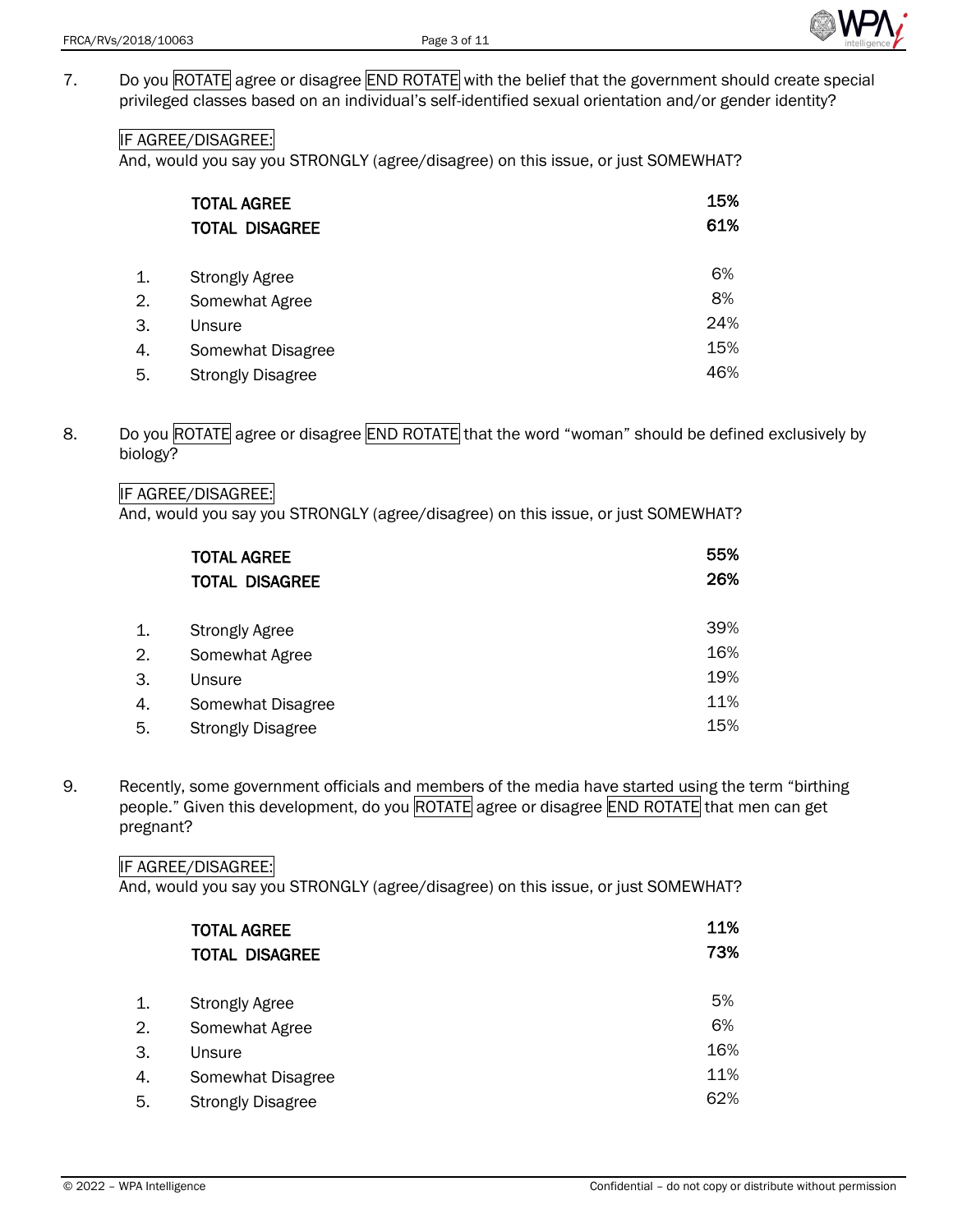

And now switching topics to abortion…

10. Do you ROTATE support or oppose END ROTATE protecting unborn children when a fetal heartbeat can be detected, which is usually around the sixth week of pregnancy?

## IF SUPPORT/OPPOSE:

And, would you say you STRONGLY (support/oppose) on this issue, or just SOMEWHAT?

| <b>TOTAL SUPPORT</b><br><b>TOTAL OPPOSE</b> | 47%<br>33% |
|---------------------------------------------|------------|
| <b>Strongly Support</b>                     | 35%        |
| Somewhat Support                            | 13%        |
| Unsure                                      | 20%        |
| Somewhat Oppose                             | 13%        |
| <b>Strongly Oppose</b>                      | 20%        |
|                                             |            |

11. Do you ROTATE support or oppose END ROTATE the federal government requiring taxpayers to fund abortions?

# IF SUPPORT/OPPOSE:

And, would you say you STRONGLY (support/oppose) on this issue, or just SOMEWHAT?

|    | <b>TOTAL SUPPORT</b><br><b>TOTAL OPPOSE</b> | 23%<br>55% |
|----|---------------------------------------------|------------|
| 1. | <b>Strongly Support</b>                     | 12%        |
| 2. | Somewhat Support                            | 12%        |
| 3. | Unsure                                      | 22%        |
| 4. | Somewhat Oppose                             | 14%        |
| 5. | <b>Strongly Oppose</b>                      | 40%        |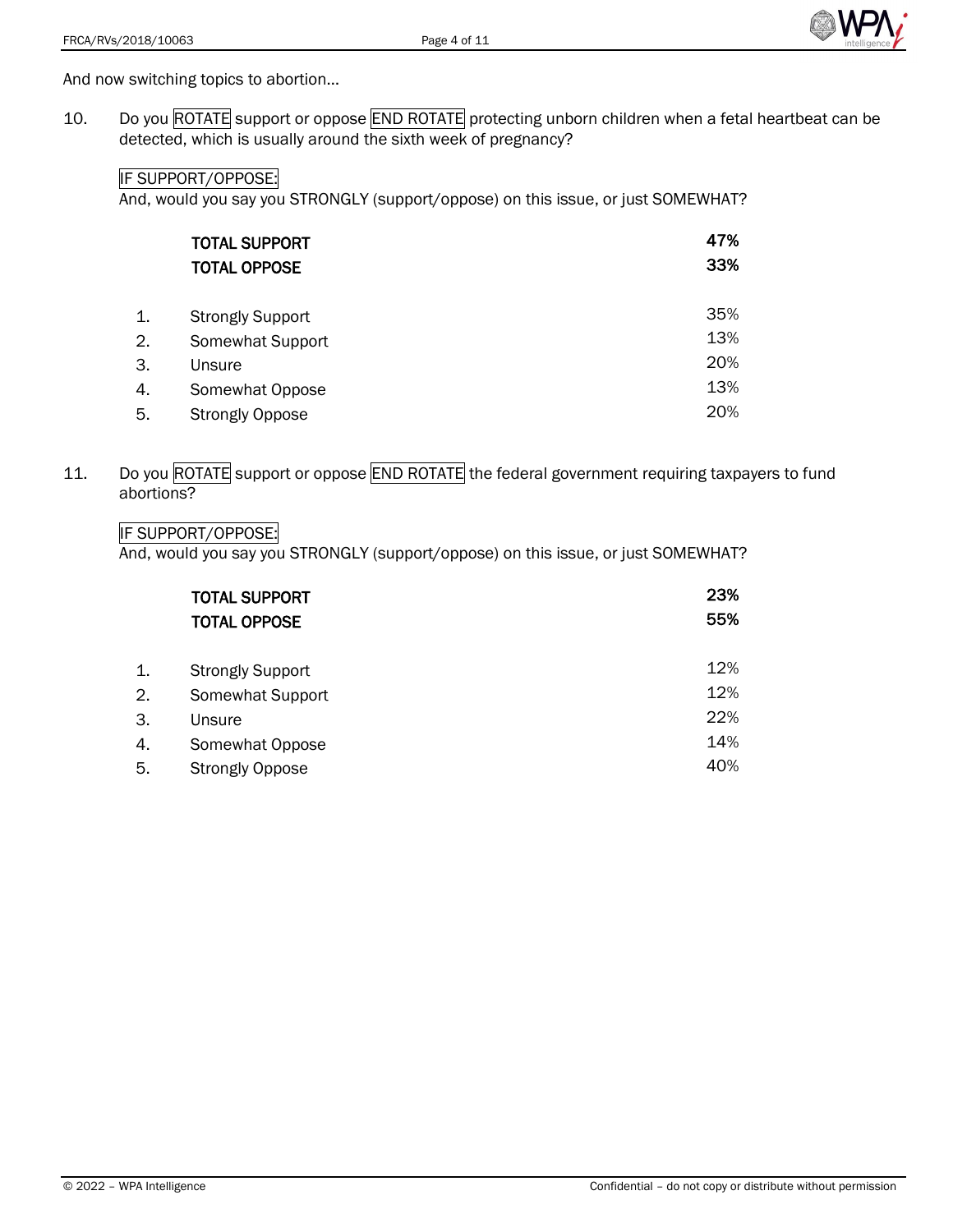

And now switching topics to marriage and family…

12. Do you ROTATE agree or disagree END ROTATE with the belief that it is important to encourage Americans to form strong families?

#### IF AGREE/DISAGREE:

And, would you say you STRONGLY (agree/disagree) on this issue, or just SOMEWHAT?

| <b>TOTAL AGREE</b><br><b>TOTAL DISAGREE</b> | 77%<br>8% |
|---------------------------------------------|-----------|
| <b>Strongly Agree</b>                       | 55%       |
| Somewhat Agree                              | 21%       |
| Unsure                                      | 15%       |
| Somewhat Disagree                           | 4%        |
| <b>Strongly Disagree</b>                    | 4%        |
|                                             |           |

13. In public policy decisions about family formation and human sexuality, which should be prioritized: The desires of adults or the needs of children?

| 1. | Desires of adults | 13% |
|----|-------------------|-----|
| 2. | Needs of children | 59% |
| 3. | Unsure            | 28% |

14. Do you ROTATE agree or disagree END ROTATE that declining marriage and fertility rates are a long-term problem for America?

### IF AGREE/DISAGREE:

|    | <b>TOTAL AGREE</b><br><b>TOTAL DISAGREE</b> | 45%<br>27% |
|----|---------------------------------------------|------------|
| 1. | <b>Strongly Agree</b>                       | 21%        |
| 2. | Somewhat Agree                              | 24%        |
| 3. | Unsure                                      | 28%        |
| 4. | Somewhat Disagree                           | 16%        |
| 5. | <b>Strongly Disagree</b>                    | 11%        |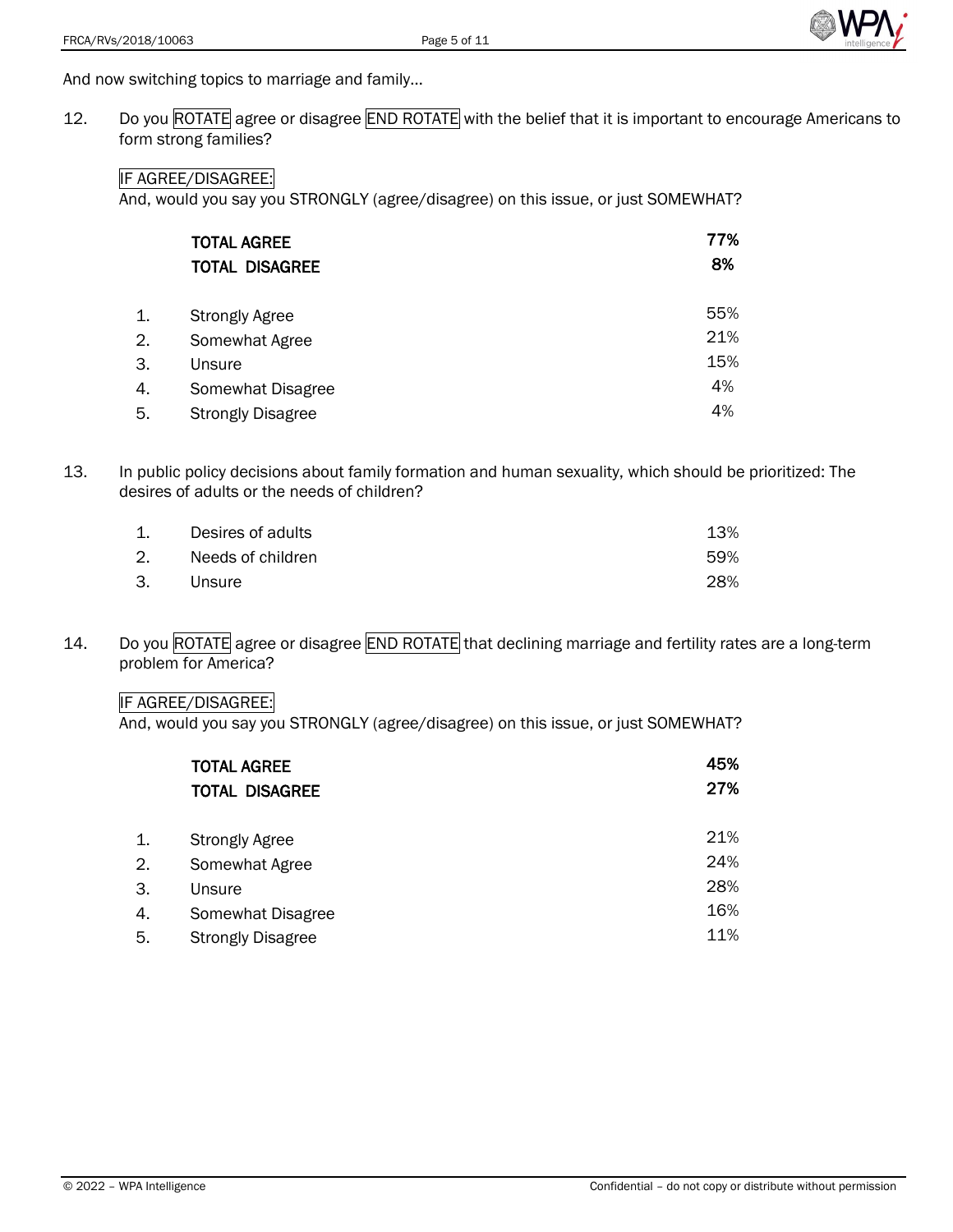

15. Do you ROTATE agree or disagree END ROTATE that biological males should be allowed to compete against biological females in women's K-12 and college sports?

## IF AGREE/DISAGREE:

And, would you say you STRONGLY (agree/disagree) on this issue, or just SOMEWHAT?

|    | <b>TOTAL AGREE</b>       | 18% |
|----|--------------------------|-----|
|    | <b>TOTAL DISAGREE</b>    | 61% |
|    |                          |     |
| 1. | <b>Strongly Agree</b>    | 8%  |
| 2. | Somewhat Agree           | 10% |
| З. | Unsure                   | 21% |
| 4. | Somewhat Disagree        | 14% |
| 5. | <b>Strongly Disagree</b> | 47% |

And now switching topics to gender identity and science…

16. Do you ROTATE agree or disagree END ROTATE that minors should have access to irreversible gender transition medications and surgery?

IF AGREE/DISAGREE:

And, would you say you STRONGLY (agree/disagree) on this issue, or just SOMEWHAT?

|    | <b>TOTAL AGREE</b><br><b>TOTAL DISAGREE</b> | 17%<br>62% |
|----|---------------------------------------------|------------|
| 1. | <b>Strongly Agree</b>                       | 8%         |
| 2. | Somewhat Agree                              | 9%         |
| 3. | Unsure                                      | 21%        |
| 4. | Somewhat Disagree                           | 15%        |
| 5. | <b>Strongly Disagree</b>                    | 48%        |

17. Do you ROTATE agree or disagree END ROTATE that biological males, who identify as women, should be given access to women's spaces—like bathrooms, locker rooms, domestic abuse shelters, and prisons?

#### IF AGREE/DISAGREE:

|    | <b>TOTAL AGREE</b><br><b>TOTAL DISAGREE</b> | 24%<br>56% |
|----|---------------------------------------------|------------|
| 1. | <b>Strongly Agree</b>                       | 10%        |
| 2. | Somewhat Agree                              | 14%        |
| 3. | Unsure                                      | 20%        |
| 4. | Somewhat Disagree                           | 11%        |
| 5. | <b>Strongly Disagree</b>                    | 45%        |
|    |                                             |            |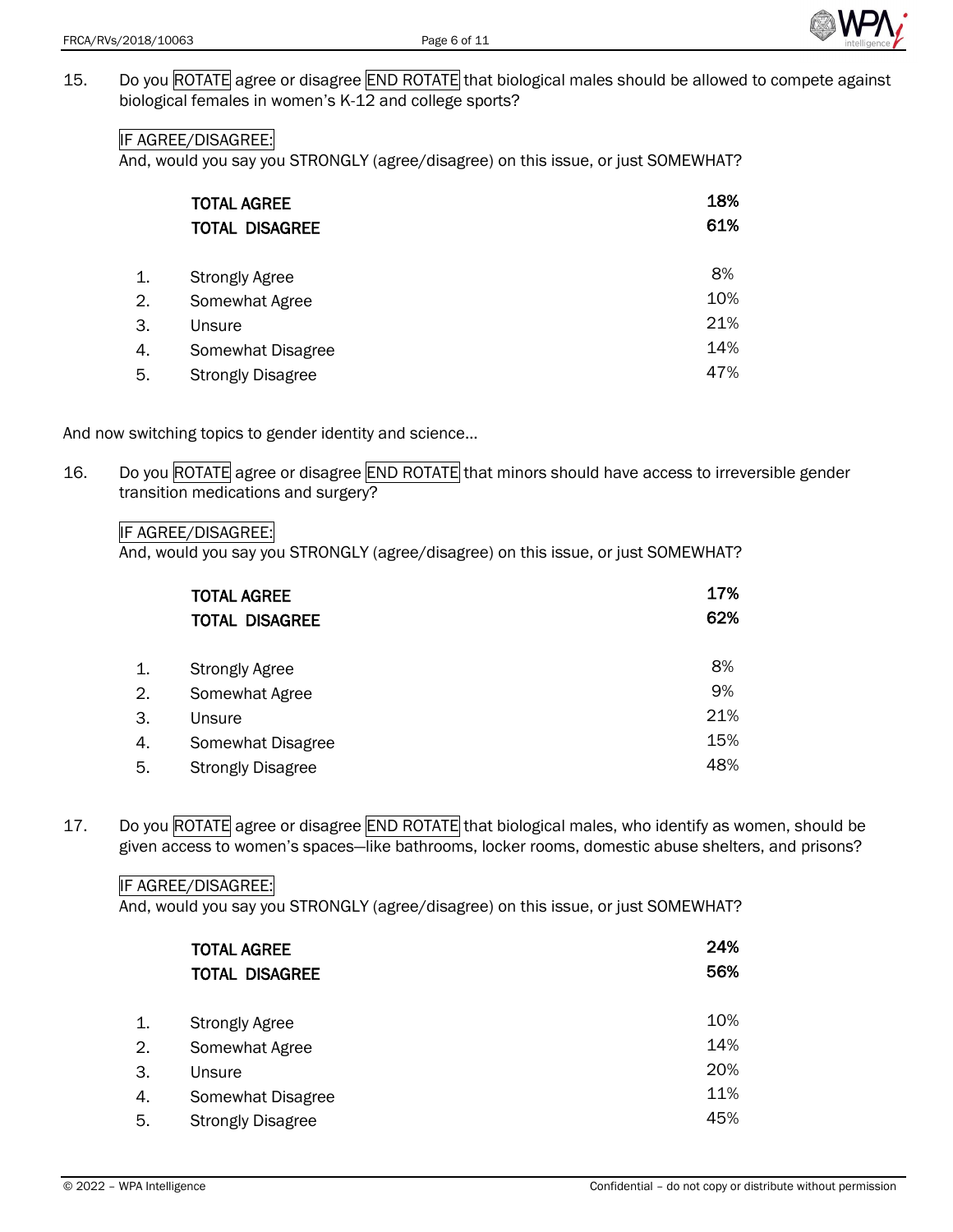

And now switching topics to education…

18. Do you ROTATE support or oppose END ROTATE ensuring parents have the right to choose the best education option for their child—whether that be a public school, private school, religious school, home school, or some other option?

## IF SUPPORT/OPPOSE:

And, would you say you STRONGLY (support/oppose) on this issue, or just SOMEWHAT?

|    | <b>TOTAL SUPPORT</b><br><b>TOTAL OPPOSE</b> | 80%<br>6% |
|----|---------------------------------------------|-----------|
| 1. | <b>Strongly Support</b>                     | 57%       |
| 2. | Somewhat Support                            | 23%       |
| 3. | Unsure                                      | 14%       |
| 4. | Somewhat Oppose                             | 4%        |
| 5. | <b>Strongly Oppose</b>                      | 3%        |

19. Do you ROTATE agree or disagree END ROTATE that parents should have control over what their children are being taught in public schools?

## IF AGREE/DISAGREE:

|    | <b>TOTAL AGREE</b>       | 58% |
|----|--------------------------|-----|
|    | <b>TOTAL DISAGREE</b>    | 24% |
|    |                          |     |
| 1. | <b>Strongly Agree</b>    | 32% |
| 2. | Somewhat Agree           | 26% |
| 3. | Unsure                   | 17% |
| 4. | Somewhat Disagree        | 14% |
| 5. | <b>Strongly Disagree</b> | 10% |
|    |                          |     |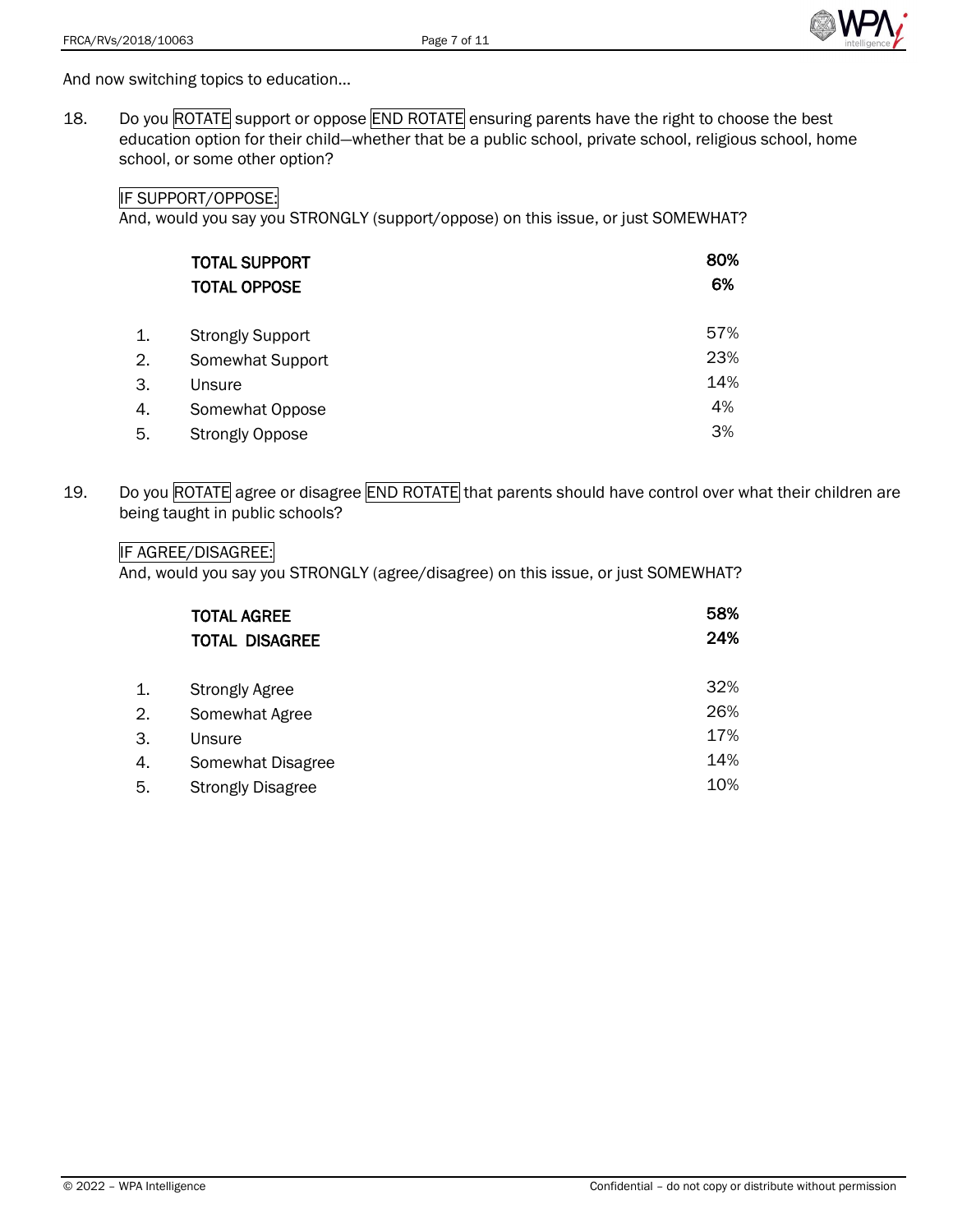

20. Do you ROTATE agree or disagree END ROTATE that schools should be able to teach controversial topics about sexuality to children without the parent's knowledge and consent?

# IF AGREE/DISAGREE:

And, would you say you STRONGLY (agree/disagree) on this issue, or just SOMEWHAT?

|    | <b>TOTAL AGREE</b><br><b>TOTAL DISAGREE</b> | 27%<br>57% |
|----|---------------------------------------------|------------|
|    |                                             |            |
| 1. | <b>Strongly Agree</b>                       | 12%        |
| 2. | Somewhat Agree                              | 15%        |
| 3. | Unsure                                      | 16%        |
| 4. | Somewhat Disagree                           | 15%        |
| 5. | <b>Strongly Disagree</b>                    | 42%        |

21. Do you ROTATE agree or disagree END ROTATE that it is appropriate for schools to teach children they are victims of oppression, or guilty of oppressing others, based solely on the color of their skin?

#### IF AGREE/DISAGREE:

And, would you say you STRONGLY (agree/disagree) on this issue, or just SOMEWHAT?

|    | <b>TOTAL AGREE</b>       | 27% |
|----|--------------------------|-----|
|    | <b>TOTAL DISAGREE</b>    | 52% |
|    |                          |     |
| 1. | <b>Strongly Agree</b>    | 14% |
| 2. | Somewhat Agree           | 14% |
| 3. | Unsure                   | 20% |
| 4. | Somewhat Disagree        | 13% |
| 5. | <b>Strongly Disagree</b> | 40% |

# And now switching topics to big business

22. Do you ROTATE agree or disagree END ROTATE that corporations should stay out of cultural and social issues?

#### IF AGREE/DISAGREE:

|    | <b>TOTAL AGREE</b><br><b>TOTAL DISAGREE</b> | 57%<br>23% |
|----|---------------------------------------------|------------|
| 1. | <b>Strongly Agree</b>                       | 39%        |
| 2. | Somewhat Agree                              | 19%        |
| 3. | Unsure                                      | 20%        |
| 4. | Somewhat Disagree                           | 14%        |
| 5. | <b>Strongly Disagree</b>                    | 9%         |
|    |                                             |            |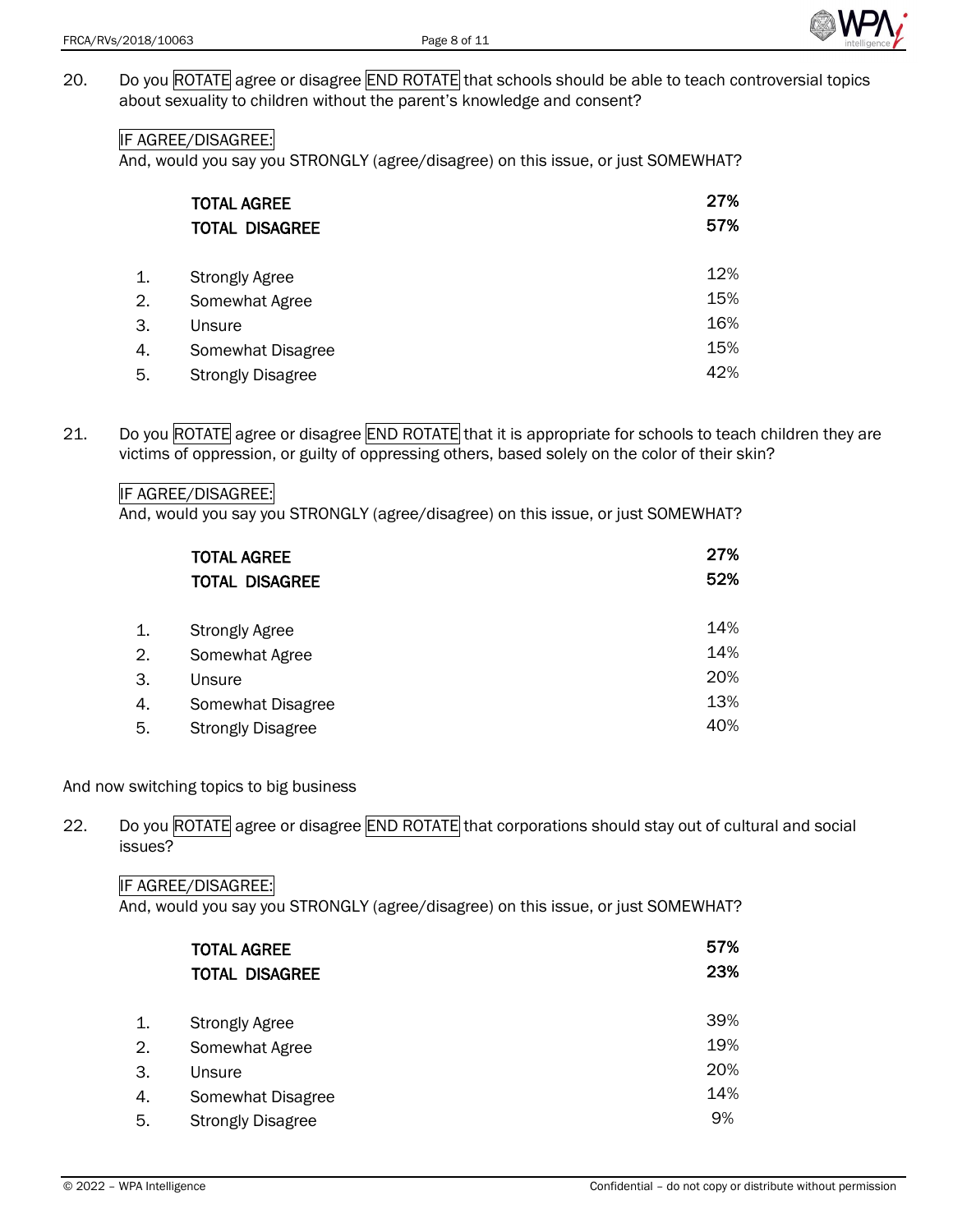

23. Are you more or less likely to do business with a corporation that promotes abortion?

#### IF MORE/LESS LIKELY, ASK:

And, would you say MUCH (more/less) likely or just SOMEWHAT?

|    | <b>TOTAL MORE LIKELY</b><br><b>TOTAL LESS LIKELY</b> | 16% |
|----|------------------------------------------------------|-----|
|    |                                                      | 32% |
| 1. | Much more likely                                     | 11% |
| 2. | Somewhat more likely                                 | 6%  |
| 3. | No difference                                        | 38% |
| 4. | Unsure                                               | 14% |
| 5. | Somewhat less likely                                 | 8%  |
| 6. | Much less likely                                     | 24% |

24. Are you more or less likely to do business with corporations that promote sexual and gender ideologies, like transgenderism, to children?

IF MORE/LESS LIKELY, ASK:

And, would you say MUCH (more/less) likely or just SOMEWHAT?

|    | <b>TOTAL MORE LIKELY</b> | 15% |
|----|--------------------------|-----|
|    | <b>TOTAL LESS LIKELY</b> | 38% |
| 1. | Much more likely         | 9%  |
| 2. | Somewhat more likely     | 6%  |
| 3. | No difference            | 32% |
| 4. | Unsure                   | 15% |
| 5. | Somewhat less likely     | 8%  |
| 6. | Much less likely         | 29% |

And now I have just a few more questions for demographic purposes only….

25. In politics today, do you usually think of yourself as a ROTATE Republican, Independent, or Democrat?

#### IF REPUBLICAN/DEMOCRAT, ASK:

Do you think of yourself as a STRONG (Republican/Democrat) or NOT-SO-STRONG (Republican/Democrat)?

|    | <b>TOTAL REPUBLICAN</b>    | 33% |
|----|----------------------------|-----|
|    | <b>TOTAL DEMOCRAT</b>      | 34% |
|    |                            |     |
| 1. | <b>Strong Republican</b>   | 18% |
| 2. | Not-So-Strong Republican   | 14% |
| 3. | Independent/Something Else | 24% |
| 4  | Unsure                     | 9%  |
| 5. | Not-So-Strong Democrat     | 12% |
| 6. | <b>Strong Democrat</b>     | 22% |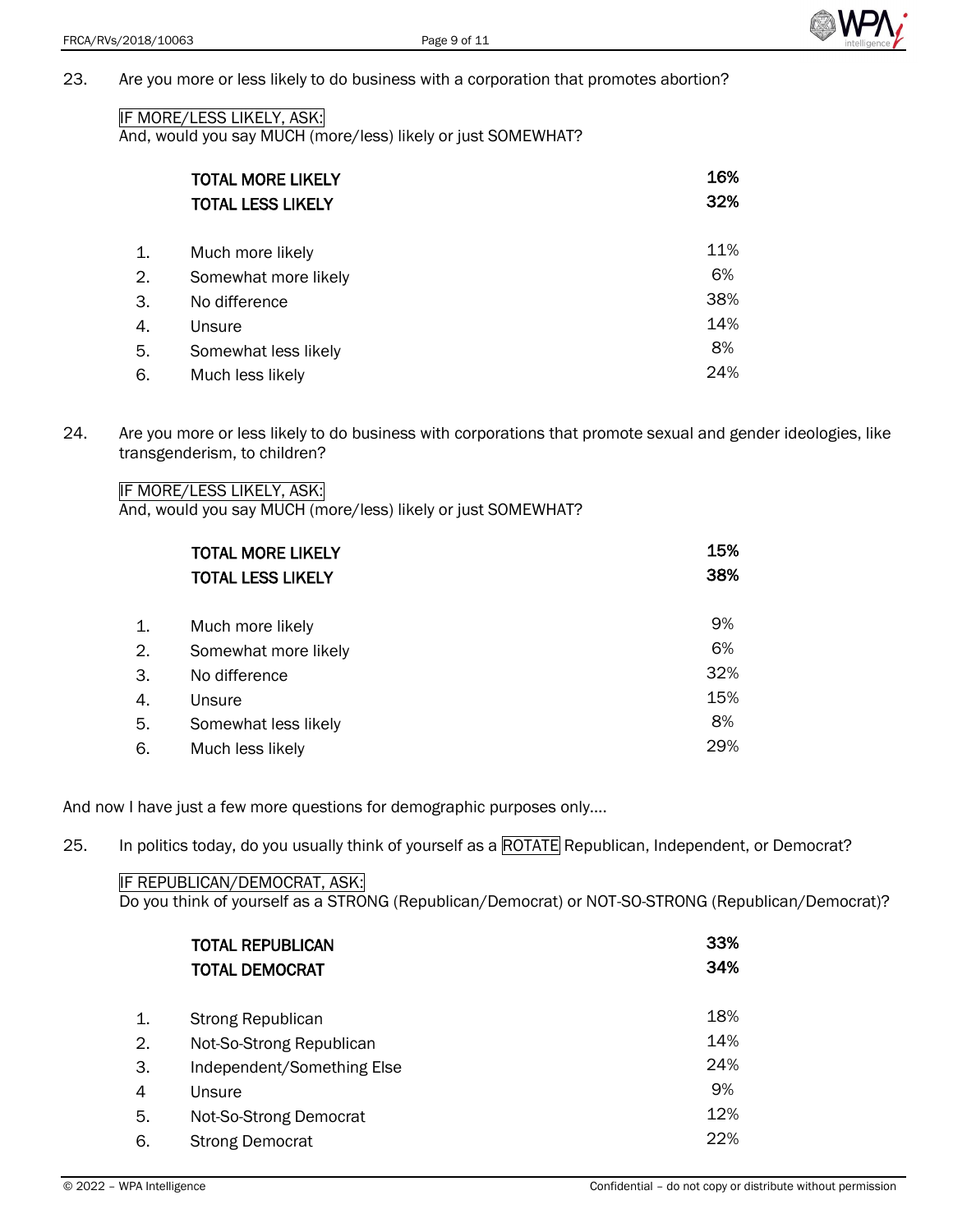

26. (And,) Would you say you are a ROTATE Conservative, a Moderate, or a Liberal END ROTATION in your political beliefs?

# IF CONSERVATIVE/LIBERAL, ASK:

And, would you say you are VERY (conservative/liberal) or just SOMEWHAT (conservative/liberal)?

|    | <b>TOTAL CONSERVATIVE</b> | 33% |
|----|---------------------------|-----|
|    | <b>TOTAL LIBERAL</b>      | 26% |
| 1. | Very Conservative         | 15% |
| 2. | Somewhat Conservative     | 18% |
| 3. | Moderate                  | 32% |
| 4. | Unsure                    | 9%  |
| 5. | Somewhat Liberal          | 14% |
| 6. | Very Liberal              | 11% |

27. And thinking back to the presidential election in November of 2020, for whom did you vote ROTATE FIRST TWO

| Donald Trump, the Republican |
|------------------------------|
| Joe Biden, the Democrat      |
| or                           |
| Someone else                 |

|     | Trump                       | 40% |
|-----|-----------------------------|-----|
| 2.  | Someone Else                | 6%  |
| -3. | Don't Remember/Did not Vote | 8%  |
| 4.  | Refused                     | 3%  |
| 5.  | <b>Biden</b>                | 43% |

28. Which of the following best describes your race or ethnicity?

| $\mathbf{1}$ . | White                              | 71% |
|----------------|------------------------------------|-----|
| 2.             | Hispanic, Mexican, Latino, Spanish | 10% |
| 3.             | African-American                   | 12% |
| 4.             | Asian                              | 4%  |
| 5.             | Other (specify) __________         | 2%  |
| 6.             | Refused                            | 1%  |

# 29. What is the highest level of formal education you have completed?

|    | High school or Less              | 30%     |
|----|----------------------------------|---------|
| 2. | Some College / Associates Degree | 34%     |
| З. | Bachelor's Degree                | 22%     |
| 4. | Postgraduate                     | 13%     |
| 5. | DK/Refused                       | $< 1\%$ |